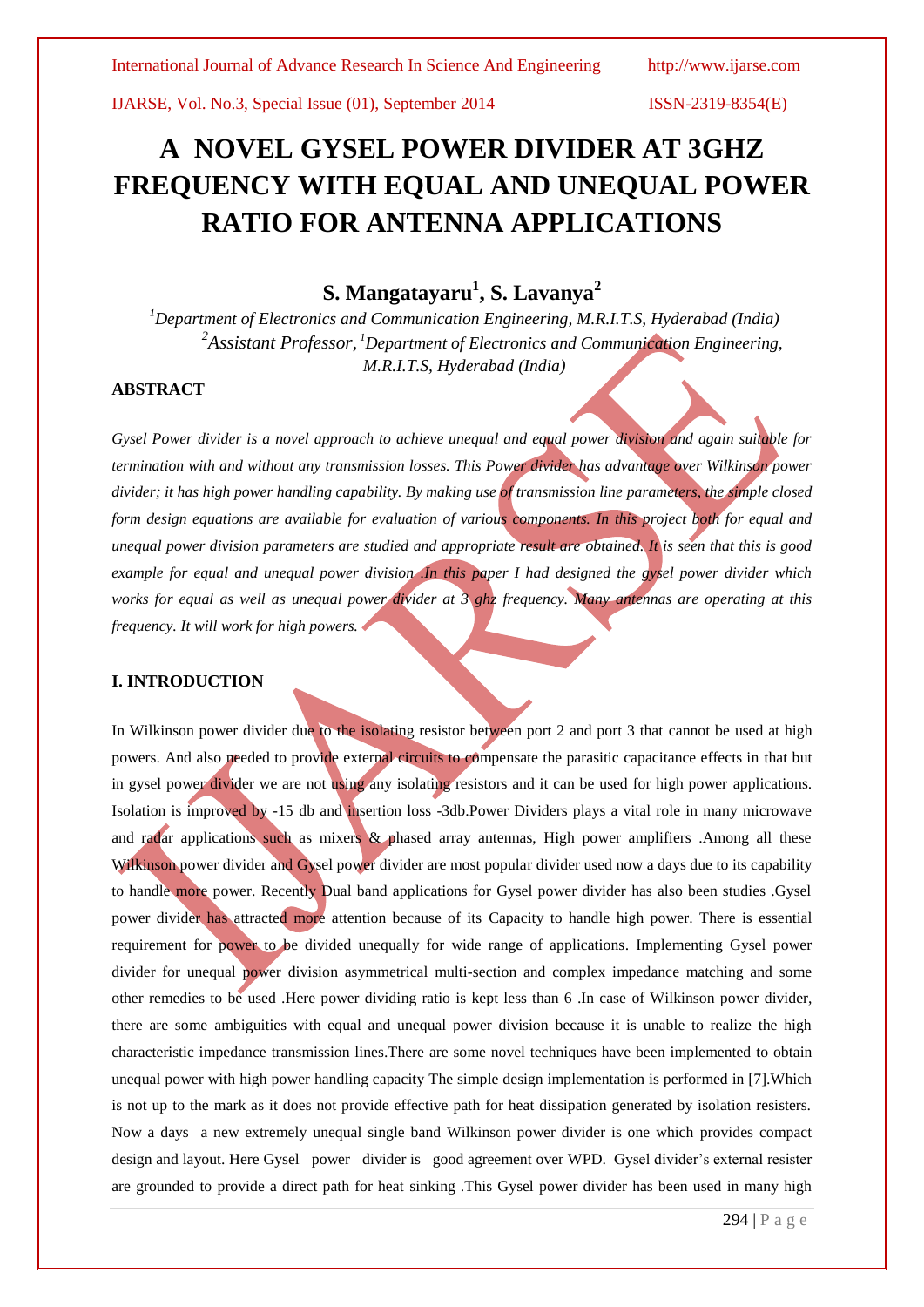Power handling applications. Earlier this design was used at single frequency only .There are many gateways for multisession equal wideband Gysel power divider. Even and Odd mode analysis is being performed for wideband unequal Gysel power divider .Until now, as per the analysis there are no proceedings over unequal dual band Gysel power divider.

 $K^2 = p2/p3$ . S21=-10log(p2/p1), s31=-10log(p3/p1) S32=-10log(p3/p2).

## **II. DESIGN PROCEDURE AND THEORYTICAL ANALYSIS**

The configuration of newly proposed modified Gysel power divider is as shown in figure .This consist of five sections of microstrip transmission line starting from Z1 to Z6 and two grounded isolation resisters (RoA and RoB) .Here at the output power dividing ratio is depending on  $k^2(k^2 = P2/P3)$ , for the proposed Gysel Power divider with asymmetrical structure. For the implementation of electrical length at the given center frequency of those transmission lines from Z1 to Z5 is  $90^0$  while for electrical length of Z6 it is  $180^0$ . The PD is terminated with arbitrary impedances and has wide range applications .Again two grounded isolation resisters RoA and RoB are thin film resistors and should have commercially available values and because of this .The generated Gysel Power Divider has accurate unequal power dividing capability.







As the terminal impedances of proposed structure are arbitrary real values .There is necessity of lossless PD and transmission is necessary and hence there is no current flowing through the grounded isolation resistors and hence power is dissipated. When port 1 is excited, the equivalent diagram is shown in a given figure and hence equivalent terminated impedances are given by

RT1a = 
$$
\frac{(1+k^2)RT1}{k^2}, R_{T1}b = (1+k^2)R_T
$$
 (1)

Here electrical lengths used are 90 .The given circuit can again be simplified into two conventional quarter wavelength impedance transformer and their values are given by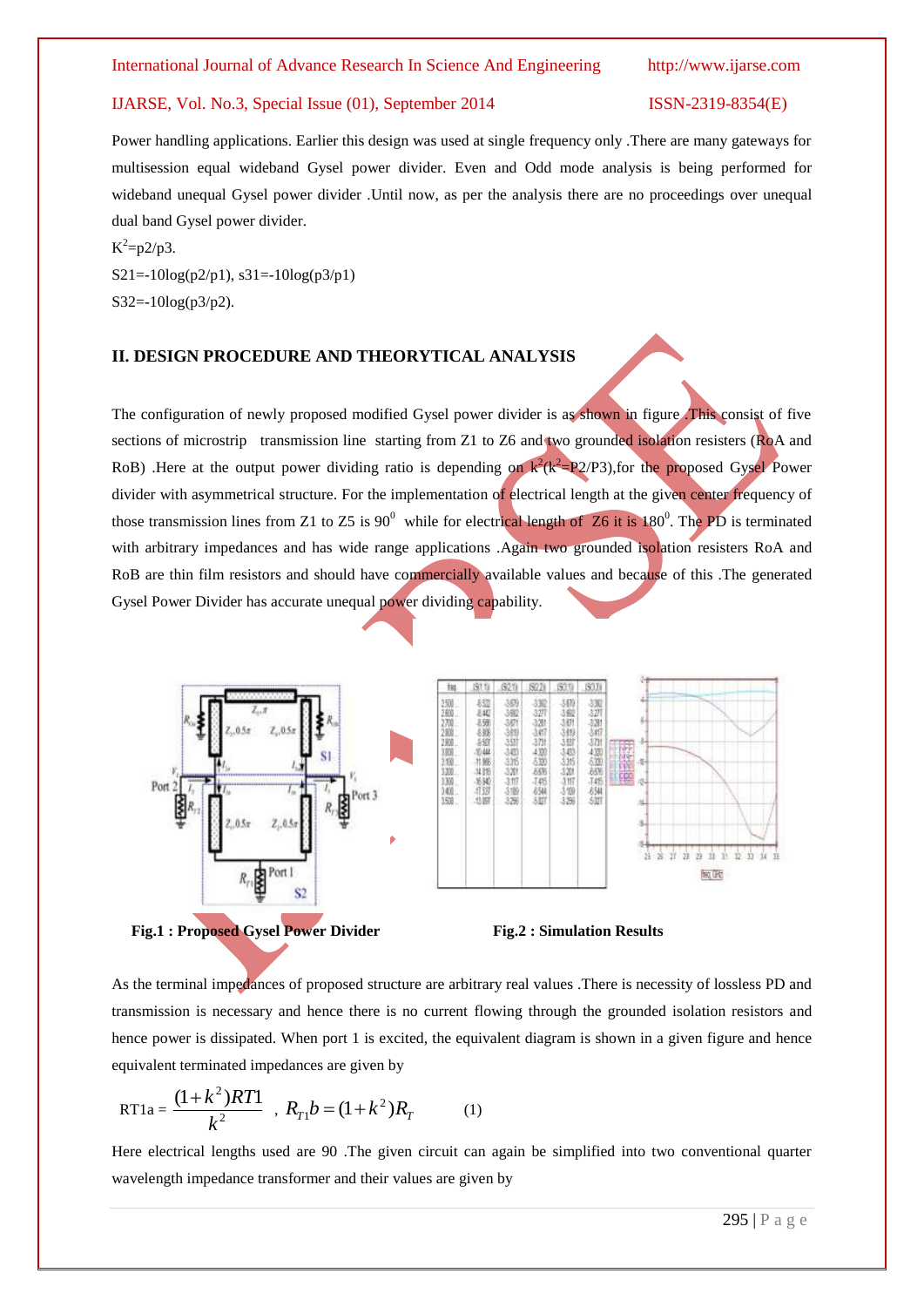International Journal of Advance Research In Science And Engineering http://www.ijarse.com

IJARSE, Vol. No.3, Special Issue (01), September 2014 ISSN-2319-8354(E)

$$
Z1 = \sqrt{RT1RT2} = \sqrt{(1 + k^2)RT1RT2}
$$
 (2)

## $Z2 = \sqrt{RT1bRT3} = \sqrt{(1+k^2)RT1RT3}$

Now By using a concept of transmission line, The relation between V and I is given by

 $\overline{\phantom{a}}$ 」  $\overline{\phantom{a}}$  $\mathsf{L}$ L  $\mathsf{L}$  $I_{2a}$ *V* 2  $\begin{vmatrix} 2 \\ - \end{vmatrix} = \begin{vmatrix} A_{s1} & B_{s1} \\ C & D \end{vmatrix}$ ╛  $\overline{\phantom{a}}$  $\mathbf{r}$ L  $\mathbf{r}$  $1$   $\nu_{S1}$  $1$   $\boldsymbol{\nu}_{s1}$  $S1 \quad \nu_S$  $s1 \quad \mathbf{\nu}_s$  $C_{S1}$  *D*  $A_{s1}$  *B*  $\overline{\phantom{a}}$ 」  $\overline{\phantom{a}}$  $\mathsf{I}$ L  $\mathbf{r}$  $I_{3a}$ *V* 3 3 (3a)  $\overline{\phantom{a}}$ 」  $\overline{\phantom{a}}$  $\mathbf{r}$ L  $\mathsf{L}$  $I_{2b}$ *V* 2  $\begin{vmatrix} 2 \\ - \end{vmatrix} = \begin{vmatrix} A_{s2} & B_{s2} \\ C & D \end{vmatrix}$ 」  $\overline{\phantom{a}}$  $\mathbf{r}$ L  $\mathbf{r}$ 2  $\mathcal{L}_{s2}$ 2  $\boldsymbol{\nu}_{s2}$ *s*  $s^2$   $\boldsymbol{\nu}_s$  $C_2$  *D*  $A_{s2}$  *B*  $\overline{\phantom{a}}$  $\overline{\phantom{a}}$  $\overline{\phantom{a}}$  $\mathbf{r}$ L  $\mathbf{r}$  $I_{3b}$ *V* 3 3 (3b)

 $I_2=I_{2a}+I_2b$ 

 $I_3 = I_{3a} + I_3 b$ 

Based on S1 and S2 in fig 1, ABCD parameters of these network is given by

 $\overline{\phantom{0}}$ 

١

$$
\begin{bmatrix} A_{s1} & B_{s1} \ C_{s1} & D_{s1} \end{bmatrix} = \begin{bmatrix} Z_3Y_4 & Z_3Z_4(Y_{0a} + Y_{0b}) \ 0 & Z_4Y_3 \end{bmatrix}
$$

$$
\begin{bmatrix} A_{s2} & B_{s2} \ C_2 & D_{s2} \end{bmatrix} = \begin{bmatrix} -Z_1Y_2 & -Z_1Z_2Y_1 \ 0 & -Z_2Y_1 \end{bmatrix}
$$

Again considering the case with excitation at port 2 Hence the perfect isolation and matching is achieved i.e for this ideal condition is  $I_3=0$  and hence

 $V_3 = 0$  Hence by combining with ideal condition results, We get are

$$
B_{s_1}+B_{s_2}=0,
$$
  

$$
R_{T2}=\frac{V_2}{I_2}=\frac{B_{s_1}}{D_{s_1}-D_{s_2}}
$$

After some manipulation it is as follows

$$
Z_{3} = \sqrt{\frac{R_{T2}R_{oA}R_{0B}(1+k^{2})}{(R_{0A} + R_{0B})}}
$$

$$
Z_{4} = \sqrt{\frac{R_{T3}R_{0A}R_{oB}(1+k^{2})}{k^{2}(R_{0A} + R_{oB})}}
$$

When high power signal is excited at port 3, it is observed from the fig that port 2 should be isolated, in this case and hence I<sub>2</sub>=0 and V<sub>2</sub>=0.Due to reciprocity property of the passive circuit The equations derived in above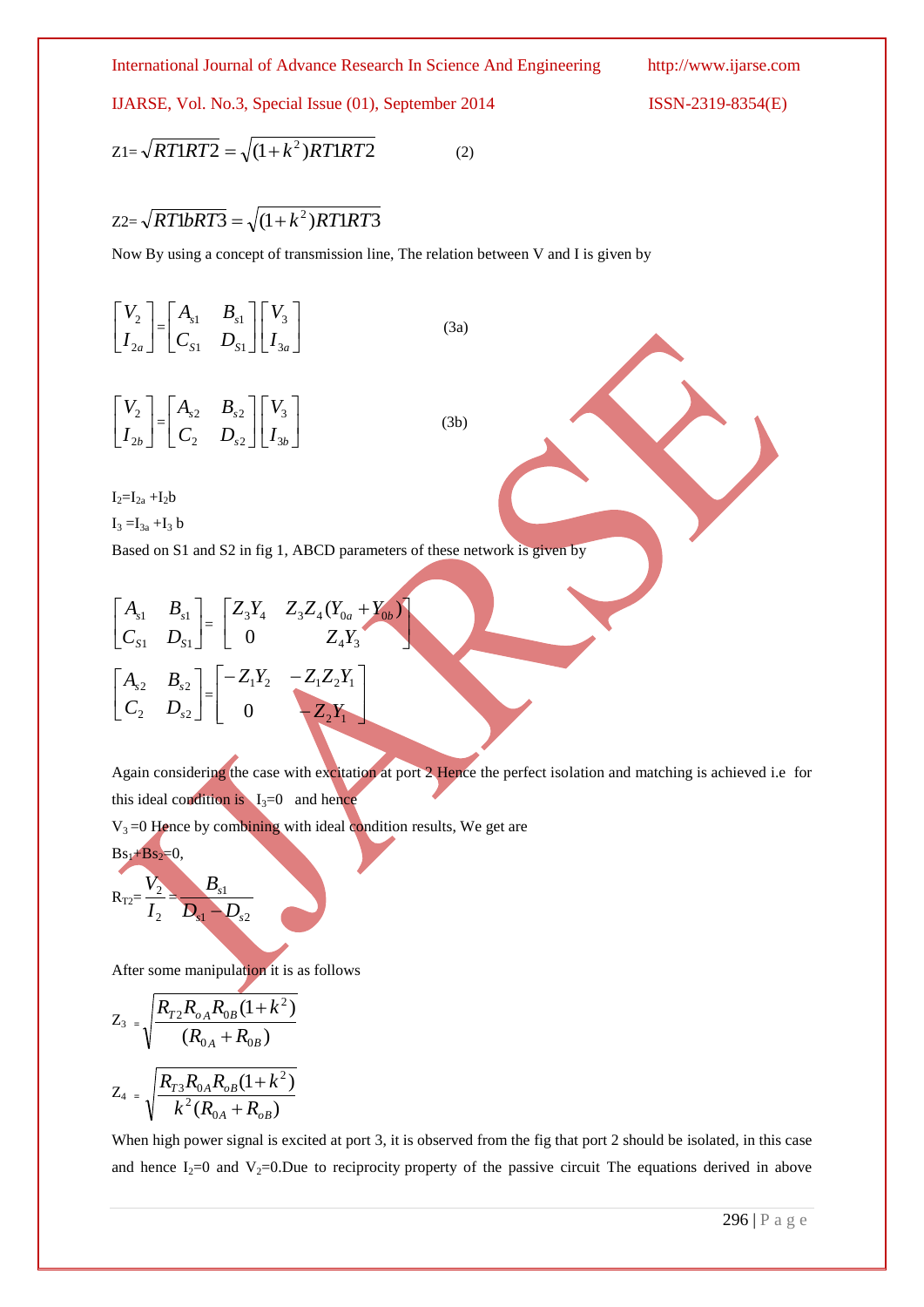design as this makes it possible to produce perfect output port matching and isolation also .For the condition that when all three ports are terminated by some 50 ohm impedance and appropriate values are chosen for isolation resistors. The practical range of k for 20 to 120 ohm micro-strip line is 1 to  $\sqrt{4.76}$ .

These are some design steps for the modified Gysel Power divider and as follows

- 1. For the practical implementation of this, the values of terminal impedances, The power dividing ratio  $k^2$  and a band of frequency is known.
- 1. Choosing high power isolation resisters their normal value are determined based on given value all electrical parameters values are calculated by this .
- 2. The characteristic impedance is  $Z_6$  is free variable operating wider bandwidth  $Z_6$  chosen as 25 ohm
- 3. When transmission line implementation techniques and substrate for printed Circuit Board is selected ,Final layout can easily be synthesized from electrical parameters

## **III. SIMULATION AND RESULTS**

For the theoretical and experimental implementation, operating at 3GHz is performed. For this power divider isolation resisters used, having values as  $R_0A=47$  Ohm and  $R_{0B}=56$  are taken. And characteristic impedance is taken as  $Z_s = 25$  Ohm. The given experiment is performed in two ways. This is performed for different values of  $k^2 = 2$  and the impedance parameters for this are as follows.

Z1=61.24 Ohm , Z2=86.60 Ohm , Z3=61.91 Ohm, Z4=43.78 Ohm

Again the same divider is designed for  $k^2=4$ 

And impedance parameters are as

Z1=77.46 Ohm , Z2=89.44 Ohm , Z3=55.38 Ohm, Z4=63.94 Ohm. This experiment is performed with silicon having dielectric constant of 4.4 and a thickness of 1.6mm.

The given diagram shows the results for that all the matching and isolation parameters are at appropriate values obtained .And the insertion loss is measured

This experiment is good agreement between simulated and measured values. Following tables gives the result of tabulation . At the 3 ghz frequency  $S21 = -3.021$  and  $S31 = -3.002$  and also these will tells that 50% of the power is dividing in one port and the remaining power is dividing to the other port at the operating frequency. We can operate easily and dividing powers to the number of antenna feeding networks (2 ports in the sense) this divider providing good isolation i.e. -67.878 db and the return loss also -66db when operating it as a equal power divider. If k changes impedance changes at their corresponding ports due to this the dividing power ratio among the ports also changes from base paper actually does for minute power division only by changing electrical length k changes due to this power also changes at ports but in this paper we used impedance formulas that will Suitable for any division ratios.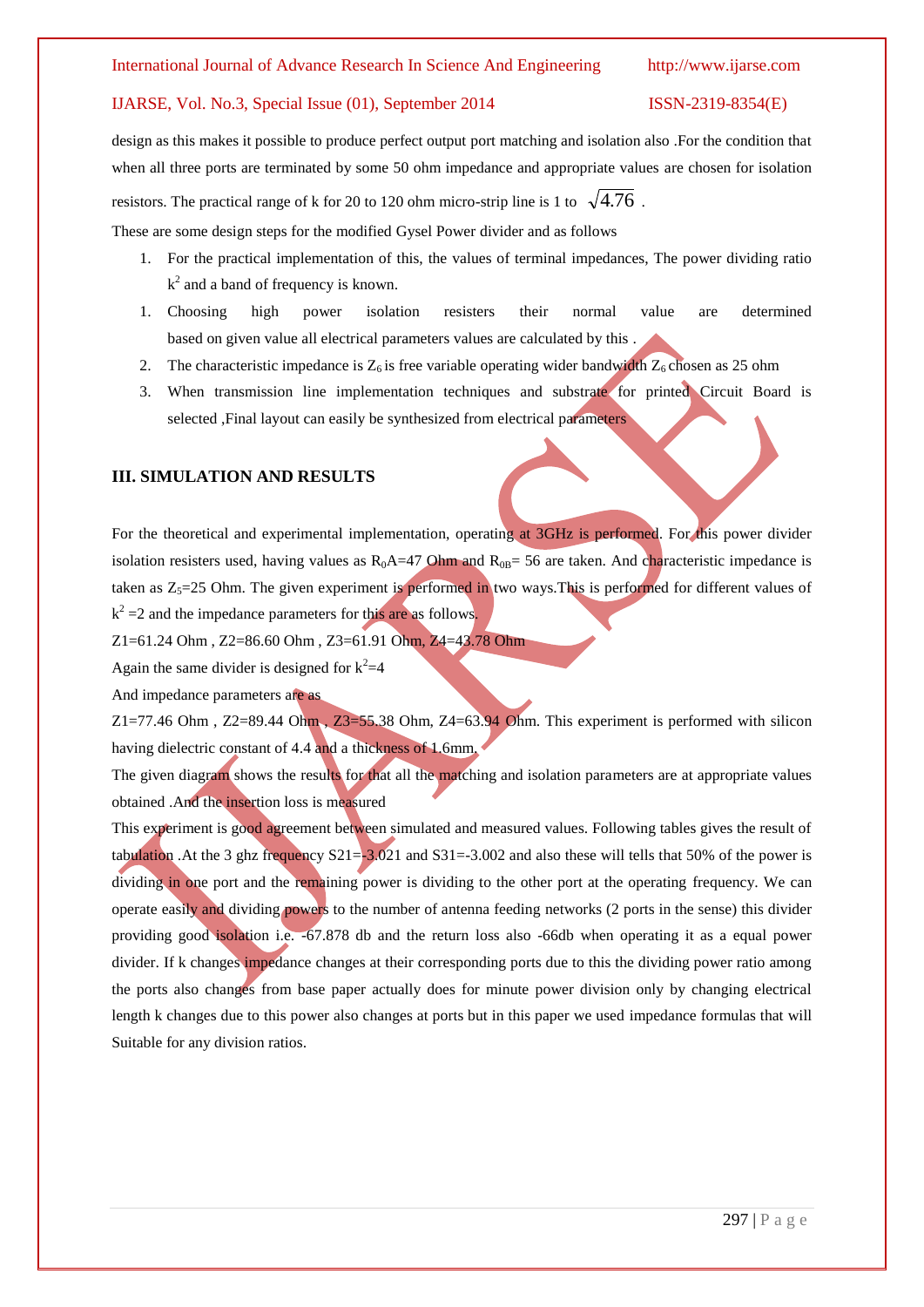

Fig.7 : Simulation Circuit Of GPD Of  $k^2=4$ **=4 Fig.8 : EM Simulation Layout Of GPD OF k<sup>2</sup> =4**

298 | P a g e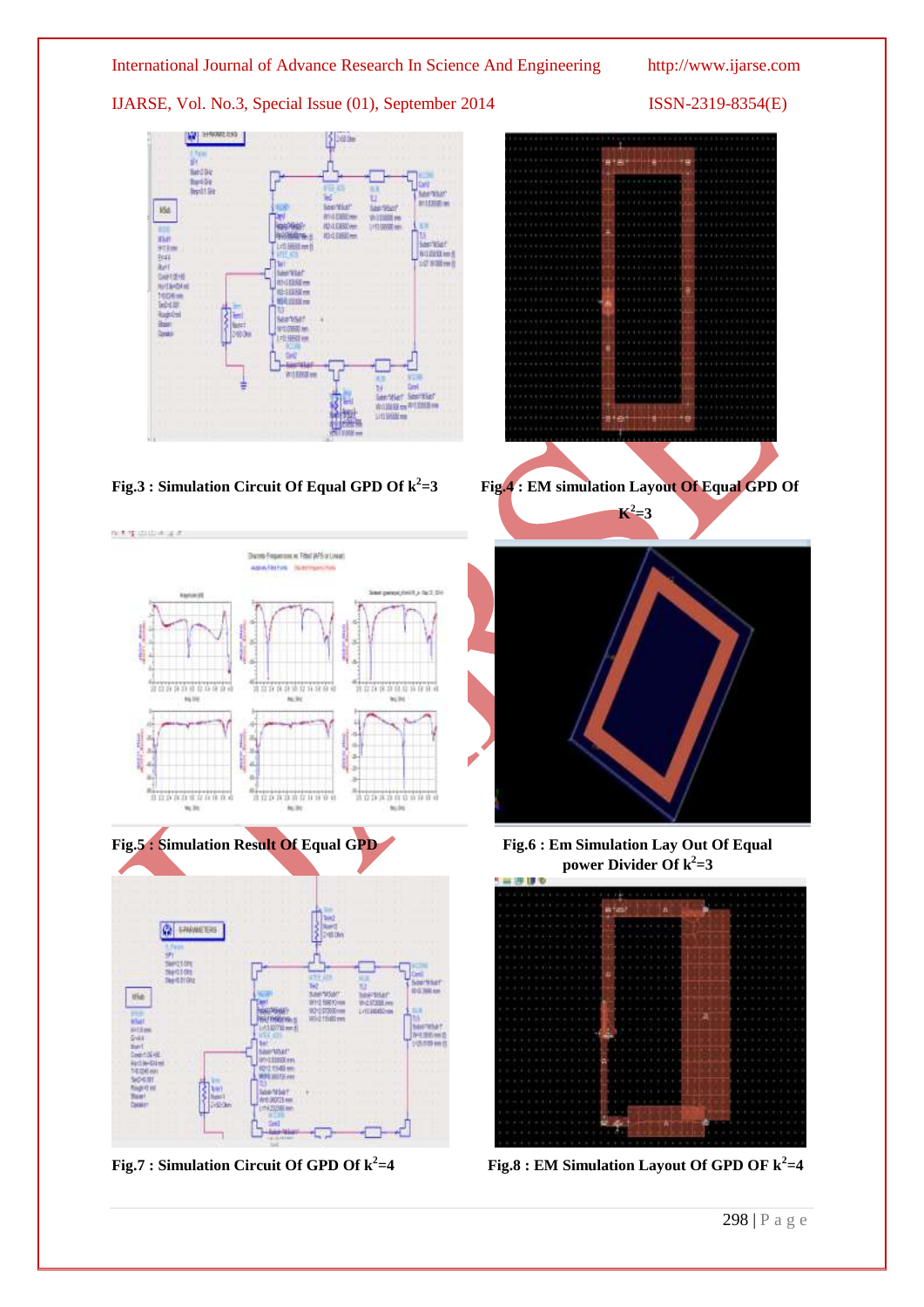







**Fig.9: EM Simulation Result Of Unequal Fig.10: EM Simulation Layout Of Unequal GPD Of**

 $^{2}$ =4

## **IV. CONCLUSION**

An effective analytical method is proposed in this paper for designing of Gysel power divider for equal and unequal power division for different impedances values. According to proposed paper, in order to implement unequal power division there is no necessity of any extra output impedances. One more characteristic is that it can handle high power. So this modified Gysel power divider approach has good advantages and simple analytical design approach .This proceeds with its application in high power circuits. By using this formulas for k we can design any power divider depends upon our application the results we observed from the simulations is if we choose  $k=1$  the power division among port 2 and port 3 are 50% and 50% if we choose  $k=sqrt(2)$  the power division ratios among port 3 and port 3 are66.51% and 33.24%.for k=sqrt(3) we observed power division ratios at port 2 and port 3 are 71.12% and 27.43%.for k sqrt(4) the power division ratios among port 2 and port 3 are 79.83% and 19.94% respectively. We designed our gysel power divider at 3ghz frequency for antennas and horn antennas and yagi uda antennas which are operated at my design frequency. at antenna feeding networks we will use this power divider. We can achieve different power ratios among port 2 and port 3.depends upon our application we have to choose  $k$  value higher the k value higher the power division ratio.

## **REFERENCES**

- [1]. Li, B., X. Wu, and W. Wu, \A 10 : 1 unequal Wilkinson power divider using coupled lines with two shorts," IEEE Microw.Wireless Compon. Lett., Vol. 19, No. 12, 789{791, Dec. 2009.
- [2]. Lim, J., S. Lee, C. Kim, J. Park, D. Ahn, and S. Nam, \A 4 : 1 unequal Wilkinson power divider," IEEE Microw. Wireless Compon. Lett., Vol. 11, No. 3, 124{126, Mar. 2001.
- [3]. Chen, J. and Q. Xue, \Novel 5 : 1 unequal Wilkinson power divider using orset double-sided parallel-strip lines," IEEE Microw. Wireless Compon. Lett., Vol. 17, No. 3, 175{177, Mar. 2007.